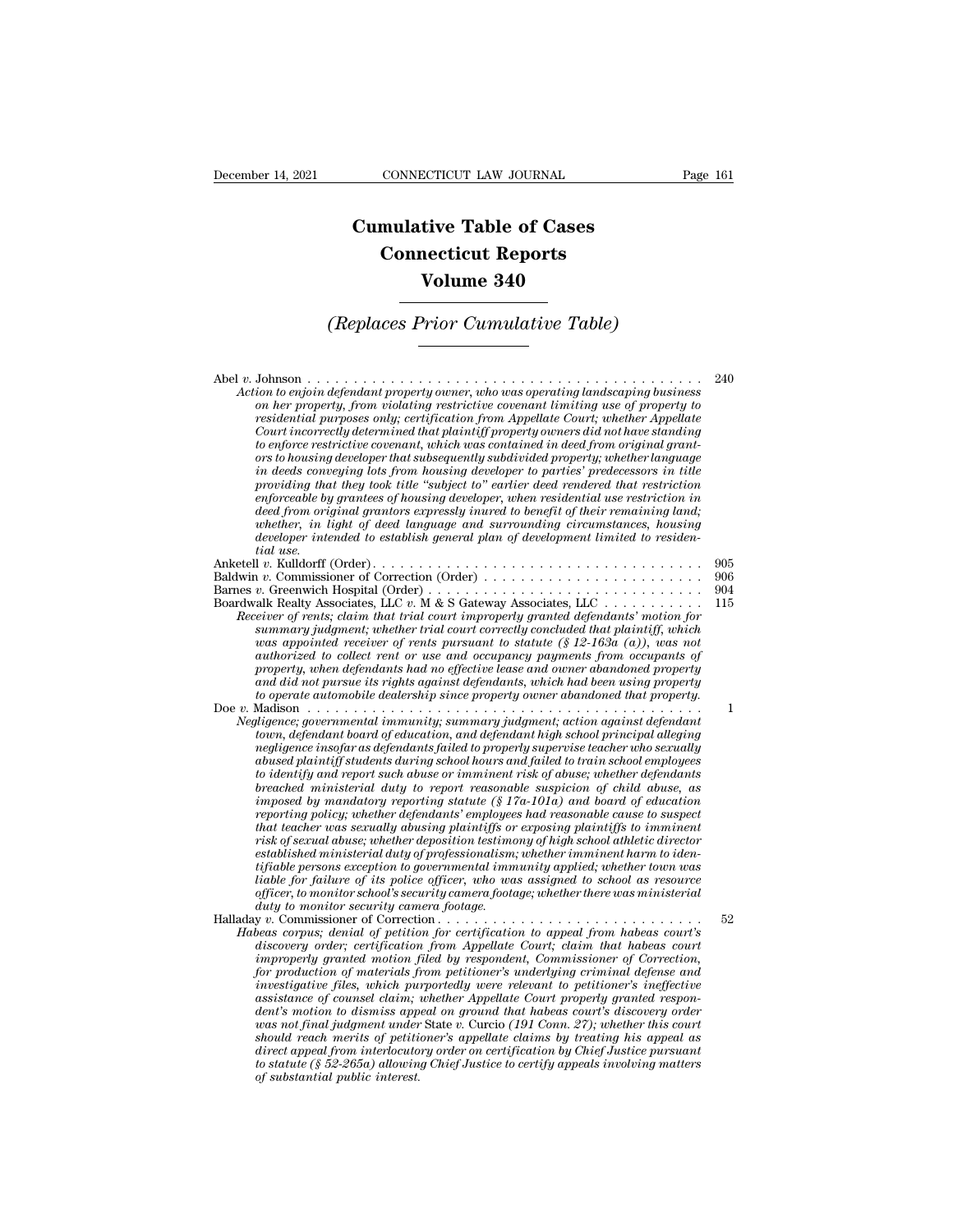| Page 162<br>CONNECTICUT LAW JOURNAL<br>December 14, 2021                                                                                                                                                                                                                                                                                                                                                                                                                                                                                                                                                                                                                                                                                                                                                                                                                                                                                                                                                                                                                                                                                                                                                                                                                                                                                                                                                                                                                                                                                                                                                                          |            |
|-----------------------------------------------------------------------------------------------------------------------------------------------------------------------------------------------------------------------------------------------------------------------------------------------------------------------------------------------------------------------------------------------------------------------------------------------------------------------------------------------------------------------------------------------------------------------------------------------------------------------------------------------------------------------------------------------------------------------------------------------------------------------------------------------------------------------------------------------------------------------------------------------------------------------------------------------------------------------------------------------------------------------------------------------------------------------------------------------------------------------------------------------------------------------------------------------------------------------------------------------------------------------------------------------------------------------------------------------------------------------------------------------------------------------------------------------------------------------------------------------------------------------------------------------------------------------------------------------------------------------------------|------------|
|                                                                                                                                                                                                                                                                                                                                                                                                                                                                                                                                                                                                                                                                                                                                                                                                                                                                                                                                                                                                                                                                                                                                                                                                                                                                                                                                                                                                                                                                                                                                                                                                                                   |            |
|                                                                                                                                                                                                                                                                                                                                                                                                                                                                                                                                                                                                                                                                                                                                                                                                                                                                                                                                                                                                                                                                                                                                                                                                                                                                                                                                                                                                                                                                                                                                                                                                                                   | 904        |
| Jackson v. Commissioner of Correction (Order)<br>Joyner v. Commissioner of Correction (Order)                                                                                                                                                                                                                                                                                                                                                                                                                                                                                                                                                                                                                                                                                                                                                                                                                                                                                                                                                                                                                                                                                                                                                                                                                                                                                                                                                                                                                                                                                                                                     | 904<br>906 |
|                                                                                                                                                                                                                                                                                                                                                                                                                                                                                                                                                                                                                                                                                                                                                                                                                                                                                                                                                                                                                                                                                                                                                                                                                                                                                                                                                                                                                                                                                                                                                                                                                                   | 901        |
|                                                                                                                                                                                                                                                                                                                                                                                                                                                                                                                                                                                                                                                                                                                                                                                                                                                                                                                                                                                                                                                                                                                                                                                                                                                                                                                                                                                                                                                                                                                                                                                                                                   | 902<br>41  |
| Lien filed on certain settlement proceeds pursuant to public act $(P.A. 17-165, § 1)$ :<br>whether P.A. 17-165, § 1, authorized city to file lien when plaintiff's injuries<br>occurred and his action against third-party tortfeasor was commenced before<br>effective date of public act; whether trial court properly granted plaintiff's motion<br>for summary judgment; claim that allowing city to place lien on plaintiff's                                                                                                                                                                                                                                                                                                                                                                                                                                                                                                                                                                                                                                                                                                                                                                                                                                                                                                                                                                                                                                                                                                                                                                                                |            |
| settlement proceeds would not present retroactive application of statute because<br>plaintiff settled his action against third-party tortfeasor after effective date of<br>P.A. 17-165, § 1.                                                                                                                                                                                                                                                                                                                                                                                                                                                                                                                                                                                                                                                                                                                                                                                                                                                                                                                                                                                                                                                                                                                                                                                                                                                                                                                                                                                                                                      |            |
| Normandy v. American Medical Systems, Inc                                                                                                                                                                                                                                                                                                                                                                                                                                                                                                                                                                                                                                                                                                                                                                                                                                                                                                                                                                                                                                                                                                                                                                                                                                                                                                                                                                                                                                                                                                                                                                                         | 93         |
| Negligence; recklessness; civil conspiracy; violation of Connecticut Unfair Trade<br>Practices Act (§ 42-110a et seq.); violation of Connecticut Product Liability Act<br>$(\S 52-572m$ et seq.); statutes of limitations; continuing course of conduct doctrine;<br>fraudulent concealment doctrine; summary judgment; claim that defendant was<br>liable for injuries sustained by named plaintiff in connection with surgical<br>implantation of vaginal mesh sling performed at defendant's hospital by obstetri-<br>cian and qunecologist who was not hospital employee; whether trial court incor-<br>rectly determined that defendant was not "product seller," as that term is defined                                                                                                                                                                                                                                                                                                                                                                                                                                                                                                                                                                                                                                                                                                                                                                                                                                                                                                                                    |            |
| in § 52-572m (a), for purposes of plaintiffs' product liability claim; whether                                                                                                                                                                                                                                                                                                                                                                                                                                                                                                                                                                                                                                                                                                                                                                                                                                                                                                                                                                                                                                                                                                                                                                                                                                                                                                                                                                                                                                                                                                                                                    |            |
| essence of relationship between plaintiff patient and defendant was for provision<br>of medical services or sale of mesh sling product; whether trial court correctly<br>determined that statutes of limitations and repose period were not tolled by                                                                                                                                                                                                                                                                                                                                                                                                                                                                                                                                                                                                                                                                                                                                                                                                                                                                                                                                                                                                                                                                                                                                                                                                                                                                                                                                                                             |            |
| continuing course of conduct or fraudulent concealment doctrine.                                                                                                                                                                                                                                                                                                                                                                                                                                                                                                                                                                                                                                                                                                                                                                                                                                                                                                                                                                                                                                                                                                                                                                                                                                                                                                                                                                                                                                                                                                                                                                  | 906        |
| People's United Bank v. Brown (Order)                                                                                                                                                                                                                                                                                                                                                                                                                                                                                                                                                                                                                                                                                                                                                                                                                                                                                                                                                                                                                                                                                                                                                                                                                                                                                                                                                                                                                                                                                                                                                                                             | 905        |
| Pietraka v. Rogowski (Order) $\ldots \ldots \ldots \ldots \ldots \ldots \ldots \ldots \ldots \ldots \ldots \ldots \ldots$<br>Raspberry Junction Holding, LLC v. Southeastern Connecticut Water Authority                                                                                                                                                                                                                                                                                                                                                                                                                                                                                                                                                                                                                                                                                                                                                                                                                                                                                                                                                                                                                                                                                                                                                                                                                                                                                                                                                                                                                          | 903<br>200 |
| Negligence; summary judgment; whether trial court correctly determined that defend-<br>ant municipal water authority owed plaintiff no legal duty of care; economic<br>loss doctrine; whether trial court correctly determined that, although plaintiff's<br>economic losses were reasonably foreseeable, imposing duty on defendant was<br>inconsistent with public policy under circumstances of case; whether factors in<br>test first articulated in Jaworski v. Kiernan $(241 \text{ Com. } 399)$ militated against<br><i>imposition of duty, as matter of public policy.</i>                                                                                                                                                                                                                                                                                                                                                                                                                                                                                                                                                                                                                                                                                                                                                                                                                                                                                                                                                                                                                                                |            |
| Shaheer v. Commissioner of Correction (Order) $\dots \dots \dots \dots \dots \dots \dots \dots \dots$                                                                                                                                                                                                                                                                                                                                                                                                                                                                                                                                                                                                                                                                                                                                                                                                                                                                                                                                                                                                                                                                                                                                                                                                                                                                                                                                                                                                                                                                                                                             | 903<br>167 |
| Manslaughter first degree with firearm; criminal possession of firearm; carrying<br>pistol without permit; claim that statements defendant made during custodial<br>interrogation were improperly admitted into evidence because they were elicited<br>by detective after defendant invoked his right to counsel under Miranda v. Arizona<br>(384 U.S. 436), in violation of his state and federal constitutional rights; whether<br>defense counsel waived defendant's unpreserved claim under federal constitution<br>that his Miranda rights were violated when counsel stated that he had no objection<br>to admission of defendant's written statement to police and video recording of<br>interrogation; whether defense counsel's waiver of defendant's state constitutional<br>claim was knowing and intelligent when, after jury returned verdict, this court<br>adopted more protective standard for Miranda rights under state constitution<br>(art. I, § 8); claim that defendant invoked his right to counsel, before signing<br>written form waiving Miranda rights, by asking detective why form stated "that<br>$\Gamma m$ wavering  how I don't want the presence of an attorney"; claim that<br>defendant's question regarding whether "there [was] anybody [he could] talk to<br>$\ldots$ [l] ike an attorney" was conditional and equivocal inquiry that reasonably<br>could be construed as request for counsel under article first, $\S 8$ ; whether state<br>satisfied its burden of establishing that improper admission of defendant's out-<br>of-court statements was harmless beyond reasonable doubt. |            |
| $\cdot$ $\cdot$ $\cdot$ $\cdot$ $\cdot$ $\cdot$ $\cdot$<br>.<br>Criminal possession of pistol or revolver; criminal trespass third degree; certification                                                                                                                                                                                                                                                                                                                                                                                                                                                                                                                                                                                                                                                                                                                                                                                                                                                                                                                                                                                                                                                                                                                                                                                                                                                                                                                                                                                                                                                                          | 136        |
| from Appellate Court; whether Appellate Court incorrectly concluded that state<br>had adduced sufficient evidence at trial to support defendant's conviction of<br>criminal possession of pistol or revolver; whether there was sufficient evidence                                                                                                                                                                                                                                                                                                                                                                                                                                                                                                                                                                                                                                                                                                                                                                                                                                                                                                                                                                                                                                                                                                                                                                                                                                                                                                                                                                               |            |